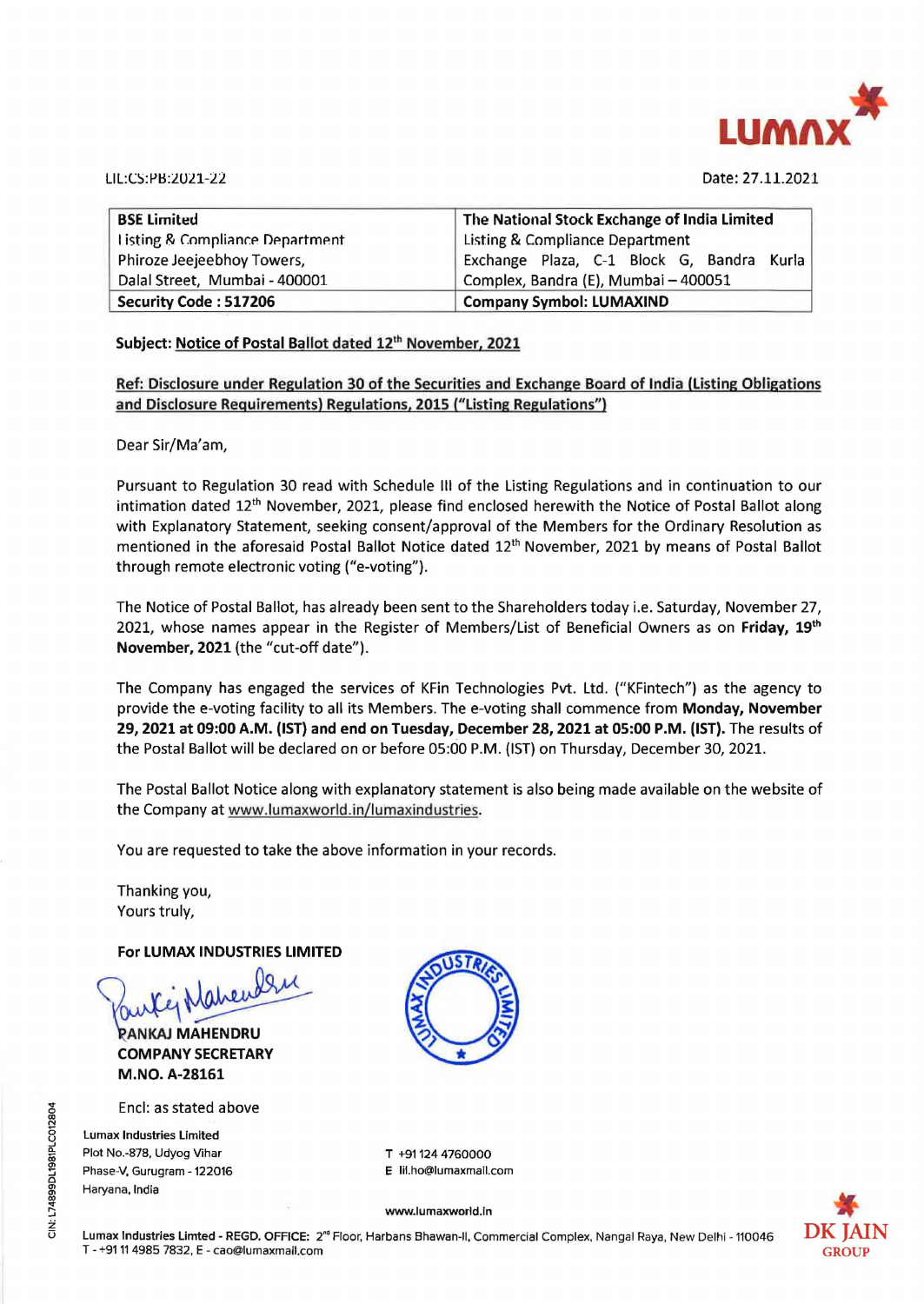



#### LUMAX INDUSTRIES LIMITED

CIN: L74899DL1981PLC012804 Registered Office: 2<sup>nd</sup> Floor, Harbans Bhawan-II, Commercial Complex, Nangal Raya, New Delhi-110046 Phone: 011 49857832, Email: lumaxshare@lumaxmail.com, Website: www.lumaxworld.in/lumaxindustries

\_\_\_\_\_\_\_\_\_\_\_\_\_\_\_\_\_\_\_\_\_\_\_\_\_\_\_\_\_\_\_\_\_\_\_\_\_\_\_\_\_\_\_\_\_\_\_\_\_\_\_\_\_\_\_\_\_\_\_\_\_\_\_\_\_\_\_\_\_\_\_\_\_\_\_\_

#### NOTICE OF POSTAL BALLOT [Pursuant to Section 110 of the Companies Act, 2013, read with the Companies (Management and Administration) Rules, 2014]

#### Dear Member(s),

NOTICE is hereby given that pursuant to the provisions of Section 110 and all other applicable provisions, if any, of the Companies Act, 2013 ("the Act"), read with Rule 20 & 22 of the Companies (Management and Administration) Rules, 2014, as amended ("the Rules"), General Circular Nos. 14/2020, 17/2020, 22/2020, 33/2020, 39/2020 and 10/2021 dated April 8, 2020, April 13, 2020, June 15, 2020, September 28, 2020, December 31, 2020 and June 23, 2021 issued by the Ministry of Corporate Affairs ("MCA") (collectively "MCA Circulars"), and SEBI Circular Nos. SEBI/HO/CFD/CMD1/CIR/P/2020/79 and SEBI/HO/CFD/CMD2/CIR/P/2021/11 dated May 12, 2020 and January 15, 2021 respectively (collectively "SEBI Circulars") read with Regulation 44 of the Securities and Exchange Board of India (Listing Obligations and Disclosure Requirements) Regulations, 2015 ("Listing Regulations") including any statutory modification(s) or re-enactment(s) thereof for the time being in force, Secretarial Standard – II on General Meeting (SS-2) issued by the Institute of Company Secretaries of India (ICSI), and other applicable laws and regulations, if any, the Company is seeking consent / approval of the Member(s) of the Company for the below appended resolution by means of postal Ballot only through electronic means i.e. through remote e-voting system ("E-voting").

In compliance with the aforementioned MCA Circulars and SEBI Circulars, this Postal Ballot Notice ("Notice") is being sent only through electronic mode to those Members whose e-mail addresses are registered with the Company/Registrar and Share Transfer Agent/Depositories viz. National Securities Depository Limited ("NSDL") and Central Depository Services (India) Limited ("CDSL") and the communication of assent/ dissent of the Members will only take place through the remote e-Voting system. Hard copy of Postal Ballot Notice along with Postal Ballot Form and pre-paid business reply envelope will not be sent to the Members for this Postal Ballot and Members are required to communicate their assent or dissent through the remote e-Voting system only. If your e-mail address is not registered with the Company/ Registrar and Share Transfer Agent/Depositories, please follow the process provided in the notes mentioned herein below to receive this Notice and login ID and password for e-voting.

An explanatory statement pursuant to Section 102 and other applicable provisions of the Act, pertaining to the resolution setting out the material facts and reasons thereof, is appended to this Notice.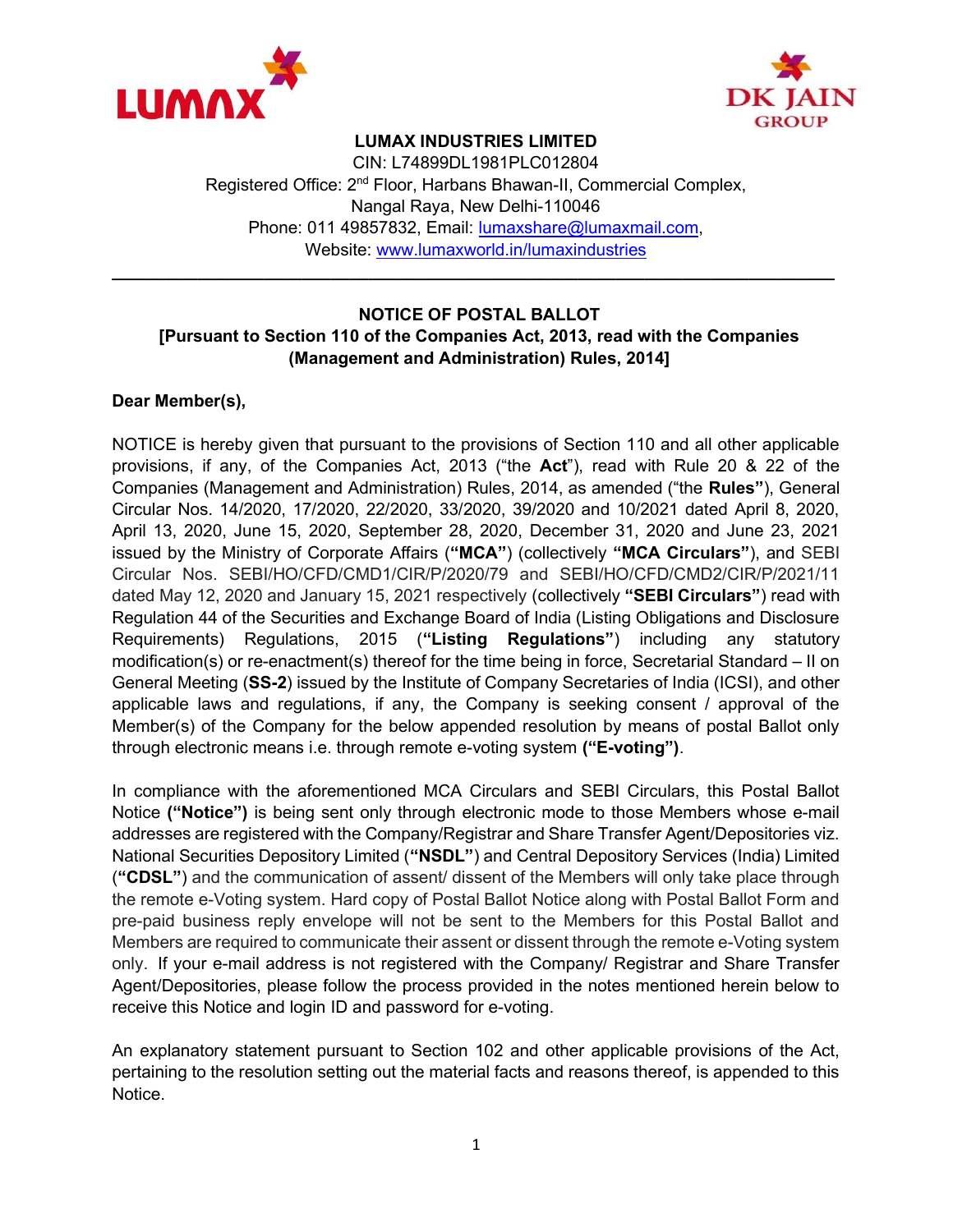Pursuant to Rule 22(5) of the Rules, the Board of Directors (the "Board") of the Company at its meeting held on November 12, 2021, has appointed Mr. Maneesh Gupta, Practicing Company Secretary (FCS 4982), to act as the Scrutinizer (the "Scrutinizer"), for conducting the Postal Ballot through E-voting process in a fair and transparent manner. The Scrutinizer's decision on the validity of the Postal Ballot shall be final.

In accordance with the MCA Circulars and SEBI Circulars, members can vote only through the evoting. Accordingly, the Company is pleased to provide e-voting facility to all its members to cast their votes electronically. The Members are requested to carefully read the instructions indicated in this notice. The e-voting period shall commence from 9:00 A.M. (IST) on Monday, November 29, 2021 and end at 5:00 P.M. (IST) on Tuesday, December 28, 2021. Upon completion of the scrutiny of the votes cast through e-voting, the Scrutinizer will submit his report to the Chairman of the Company or to any other person, as may be authorized by him.

The result of the Postal Ballot will be announced on or before 5:00 P.M. (IST) on Thursday, December 30, 2021. The said results will be displayed on the notice board at the Registered Office of the Company and will also be intimated to BSE Limited and National Stock Exchange of India Limited, where the shares of the Company are listed. Additionally, the results will also be uploaded on the Company's website, i.e. www.lumaxworld.in/lumaxindustries and also on the website of KFin Technologies Pvt. Ltd i.e. https://evoting.kfintech.com.

You are requested to peruse the proposed resolution along with the Explanatory Statement and thereafter accord your assent or dissent by means of E-voting facility as provided by the Company.

#### PROPOSED RESOLUTION

## Item No. 1- Approval of Material Related Party Transactions with Lumax Auto Technologies Limited

To consider and if thought fit, to pass, with or without modification(s), the following resolution as an Ordinary Resolution:

"Resolved that pursuant to the provisions of Section 188 of the Companies Act, 2013 (the "Act"), read with the Companies (Meetings of Board and its Powers) Rules, 2014, Regulation 23 of the Securities and Exchange Board of India (Listing Obligations and Disclosure Requirements) Regulations, 2015 and all other applicable provisions of the Companies Act, 2013 read with rules made thereunder (including any statutory modification(s) or re-enactment(s) thereof for the time being in force) and also pursuant to approval of Audit Committee and Board of Directors (hereinafter referred to as the "Board"), subject to such other approvals, consents, permissions and sanctions of any authorities as may be necessary, the consent of the Member(s) be and is hereby accorded to enter into/continue the contracts, agreements, arrangements and material related party transactions (including transactions already entered) with Lumax Auto Technologies Limited ("LATL"), a related party of the Company within the meaning of Section 2(76) of the Act for sale, purchase, transfer or receipt of products, goods, materials, assets or availing or rendering of services, Rent/Leasing Transactions & Rent Deposits, Reimbursement of Expenses, etc. and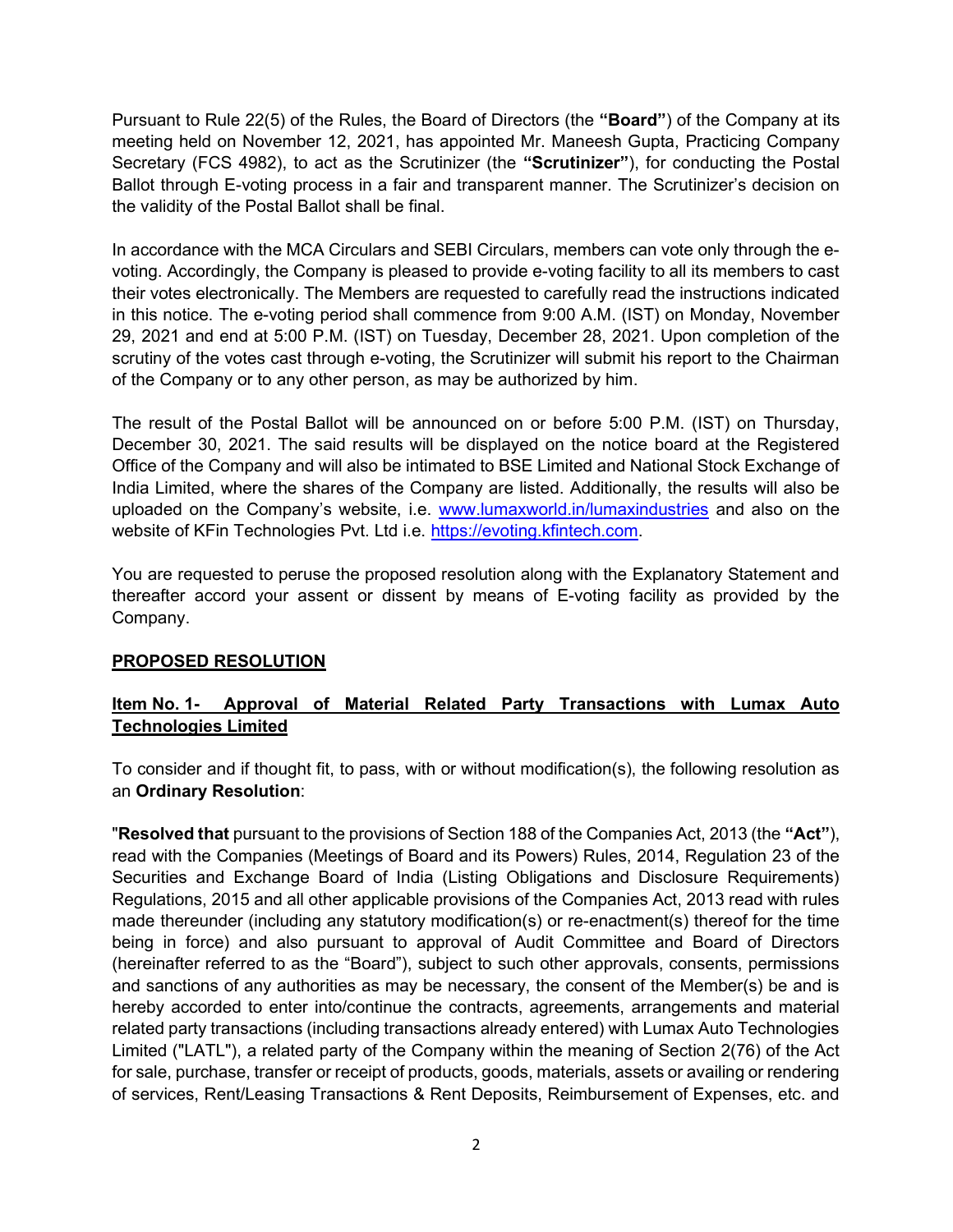such other transactions as may be approved by Audit Committee and Board for an estimated amount of up to Rs. 300 Crores (Rupees Three Hundred Crores only) for the Financial Year 2021- 22 on such terms and conditions as may be mutually agreed upon between the Company and LATL.

Resolved further that the Board of Directors of the Company be and are hereby authorized to decide upon the nature and value of the products, goods, materials, assets or services to be transacted with LATL within the aforesaid limits.

Resolved further that the Board of Directors of the Company be and are hereby authorized to settle any question, difficulty or doubt, that may arise in giving effect to this resolution and to do all such acts and things as may be considered necessary and expedient for the purpose of giving effect to this resolution.

Resolved further that the Board of Directors of the Company be and are hereby authorised to delegate all or any of the powers conferred on it by or under this Resolution to any Committee of Directors of the Company or to any one or more Directors of the Company or any other officer(s) or employee(s) of the Company as it may consider appropriate in order to give effect to this Resolution."

> By Order of the Board of Directors For Lumax Industries Limited

Pankaj Mahendru Date: 12<sup>th</sup> November, 2021 Company Secretary Place: Gurugram Membership No. ACS 28161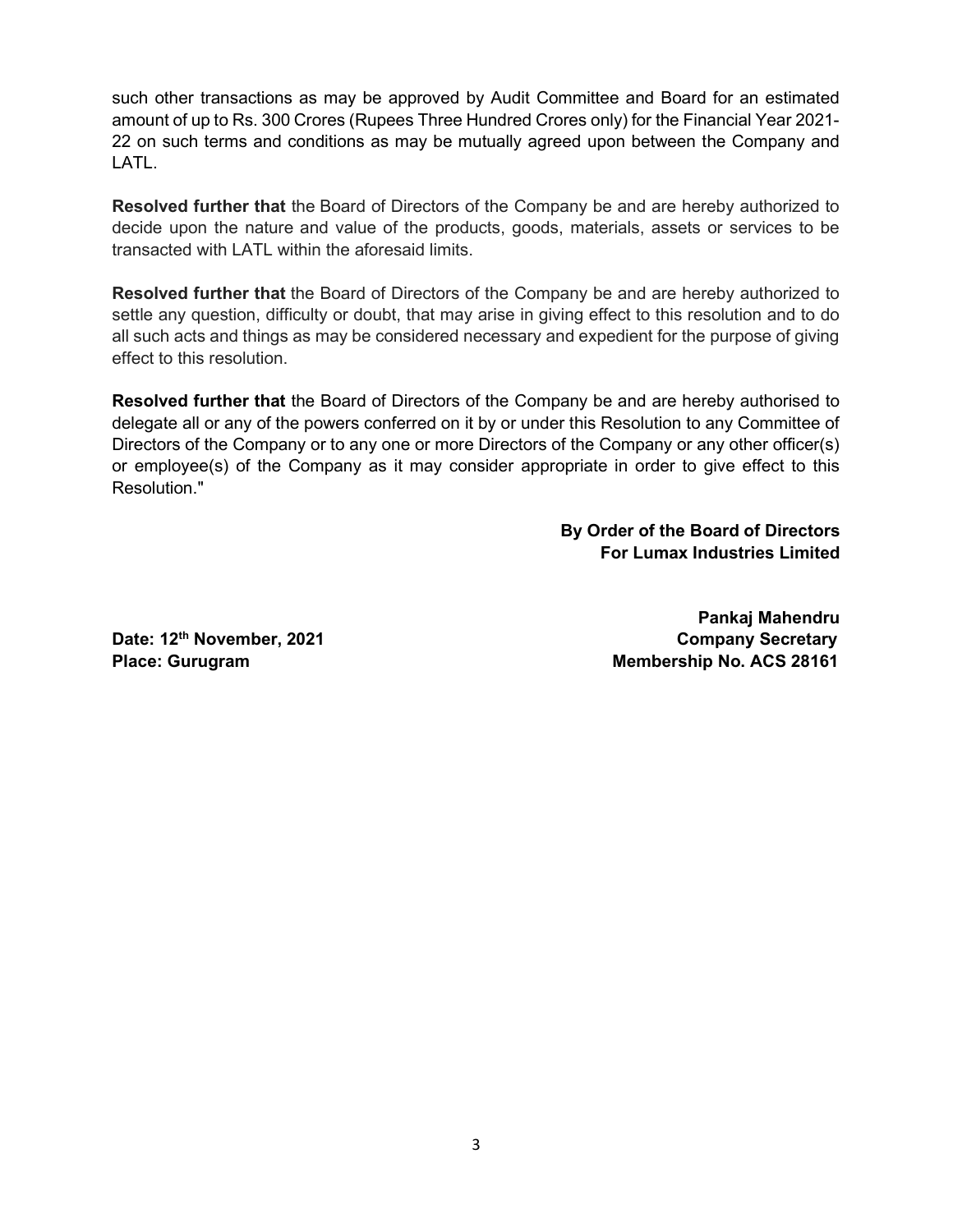## Notes:

- 1. An Explanatory Statement pursuant to Section 102(1) of the Act setting out all material facts and reasons relating to the proposed resolution is annexed hereto.
- 2. The Notice is being sent to the members of the Company only through electronic mode whose names appear in the Register of Members/List of Beneficial Owners and who have registered their e-mail addresses with the Company /Registrar and Transfer Agent of the Company/Depositories as on Friday, November 19, 2021 ("the cut-off date"). The notice is also available on the website of the Company www.lumaxworld.in/lumaxindustries, KFin Technologies Pvt. Ltd https://evoting.kfintech.com and on the website of BSE at www.bseindia.com and NSE at www.nseindia.com.
- 3. If e-mail address is not registered with the Company /Registrar and Transfer Agent of the Company/Depositories, please follow the following procedure for registration of email address and for receipt of login ID and password for e-voting:
	- a) Members holding shares in physical mode and who have not registered / updated their email address with the Company are requested to register / update the same by writing to the Registrar & Transfer Agent (RTA), Kfin Technologies Pvt. Ltd at einward.ris@kfintech.com.
	- b) Members holding shares in dematerialised mode are requested to register / update email addresses with their respective Depository Participant.

After successful registration of the e-mail address, a copy of this Notice along with the e-voting user ID and password will be sent to the registered e-mail address, upon request received from the member. In case of any queries, Members may write to lumaxshare@lumaxmail.com.

- 4. Pursuant to the provisions of Section 108 & 110 of the Act read with Rule 20 and 22 of the Rules, Regulation 44 of Listing Regulations and the MCA Circulars and SEBI Circulars, the Company is providing facility of remote e-voting to all Members in respect of the business to be transacted through Postal Ballot. The Company has engaged the services of KFin Technologies Pvt. Ltd. ("Kfintech") to provide remote e-voting facility to Members. Instructions for remote e-voting are provided herein below at point no. 17.
- 5. Voting rights shall be reckoned on the paid-up value of the Equity shares registered in the name of Member / Beneficial Owner as on the Cut-off date.
- 6. During the e-voting period, Members can login to https://evoting.kfintech.com any number of times till they have voted on the resolution. Once the vote on the resolution is casted by a Member, whether partially or otherwise, the Member shall not be allowed to change it subsequently or cast the vote again.
- 7. The e-voting period shall commence on Monday, November 29, 2021 at 09:00 a.m. (IST) and end on Tuesday, December 28, 2021 at 05.00 p.m. (IST). During this period, Members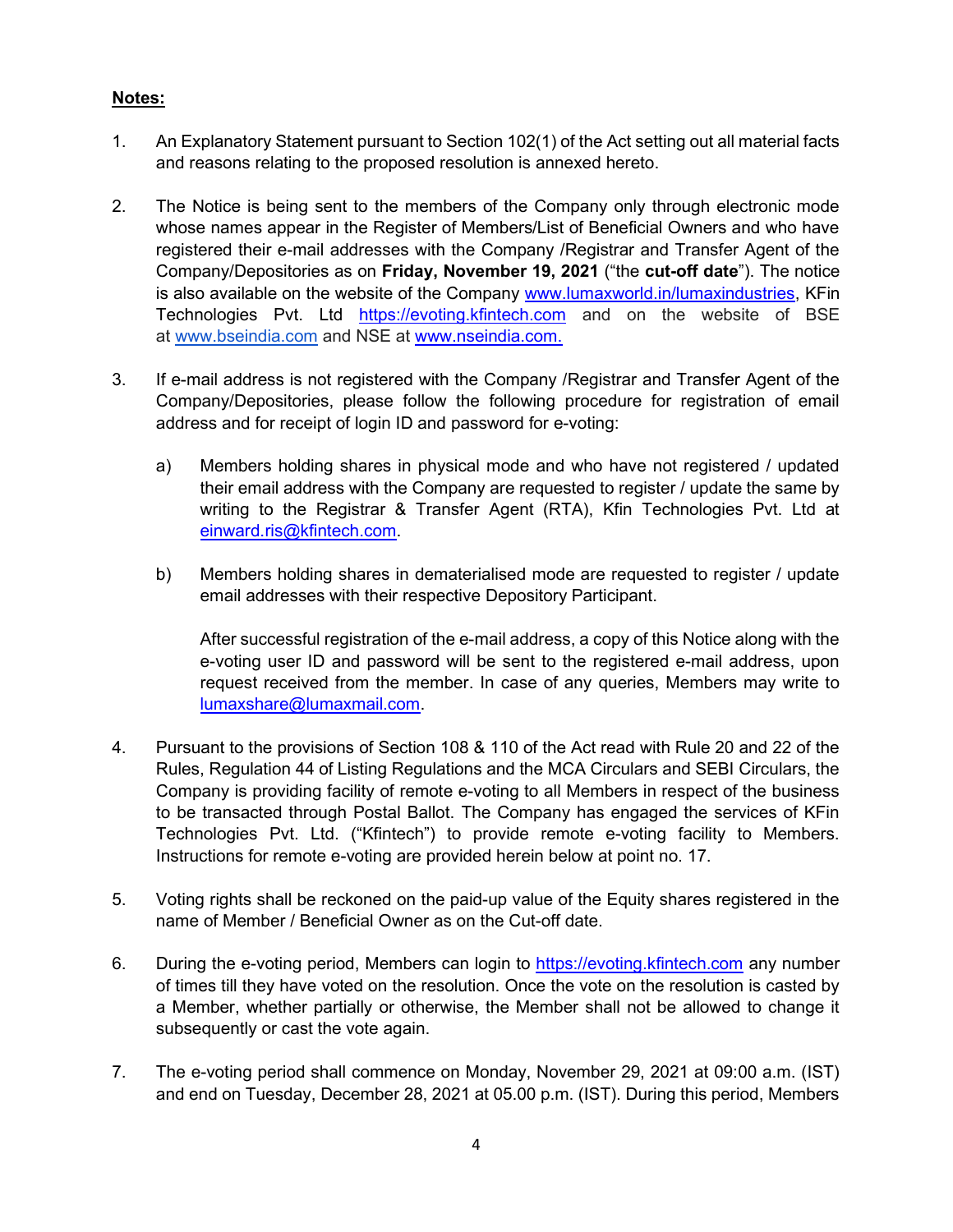of the Company, holding shares either in physical or dematerialised form, as on the Cut-off date, may cast their vote electronically. The e-voting module shall be disabled by Kfintech thereafter. A person who is not a shareholder on the cut-off date should treat this notice for information purpose only.

- 8. The details of voting by e-voting shall be under safe custody of the Scrutinizer till the Chairman consider, approve and sign the results of the voting.
- 9. The Scrutinizer will after the conclusion of voting through e-voting, unlock the votes cast through e-voting in the presence of at least two witnesses not in the employment of the Company and make a scrutinizer's report of the total votes cast in favour or against, if any. The Scrutinizer shall submit his report to the Chairman of the Company or in his absence, to the person authorised by him in writing, who shall countersign the same and declare the results of the voting forthwith. The results of the Postal ballot would be announced by the Chairman or any other Director / authorized person of the Company on or before Thursday, December 30, 2021 and shall be displayed on the notice board of the Company at its Registered Office besides being communicated to Stock Exchanges. The results will also be displayed on the website of the Company at www.lumaxworld.in/lumaxindustries and on the website of the E-Voting agency at https://evoting.kfintech.com for the information of the member(s).
- 10. Relevant documents referred to in this Postal Ballot Notice and the Explanatory Statement will be available for inspection by the Members in the Electronic mode upto the date of declaration of results of Postal Ballot from 10:00 a.m. (IST) to 5:00 p.m. (IST) on all working days. Members seeking to inspect such documents can send an email to lumaxshare@lumaxmail.com.
- 11. A Member cannot exercise his vote by proxy on postal ballot.
- 12. In terms of SEBI circular dated December 9, 2020 on E-voting facility provided by Listed Companies, Individual shareholders holding securities in demat mode are allowed to vote through their demat account maintained with Depositories/Depository Participants. Shareholders are required to update their mobile number and email ID correctly in their demat account in order to access E-voting facility.
- 13. SEBI has mandated the submission of Permanent Account Number (PAN) by every participant in securities market. Members holding shares in electronic form are, therefore, requested to submit their PAN to their Depository Participants with whom they are maintaining their demat accounts. Members holding shares in physical form can submit their PAN to the Company/ RTA.
- 14. As required by Rule 20 and Rule 22 of the Companies (Management and Administration) Rules, 2014 read with the MCA Circulars and the Listing Regulations, the details pertaining to this Postal Ballot will be published in one English national daily newspaper circulating throughout India (in English language) and one Hindi daily newspaper circulating in New Delhi (in vernacular language i.e. Hindi).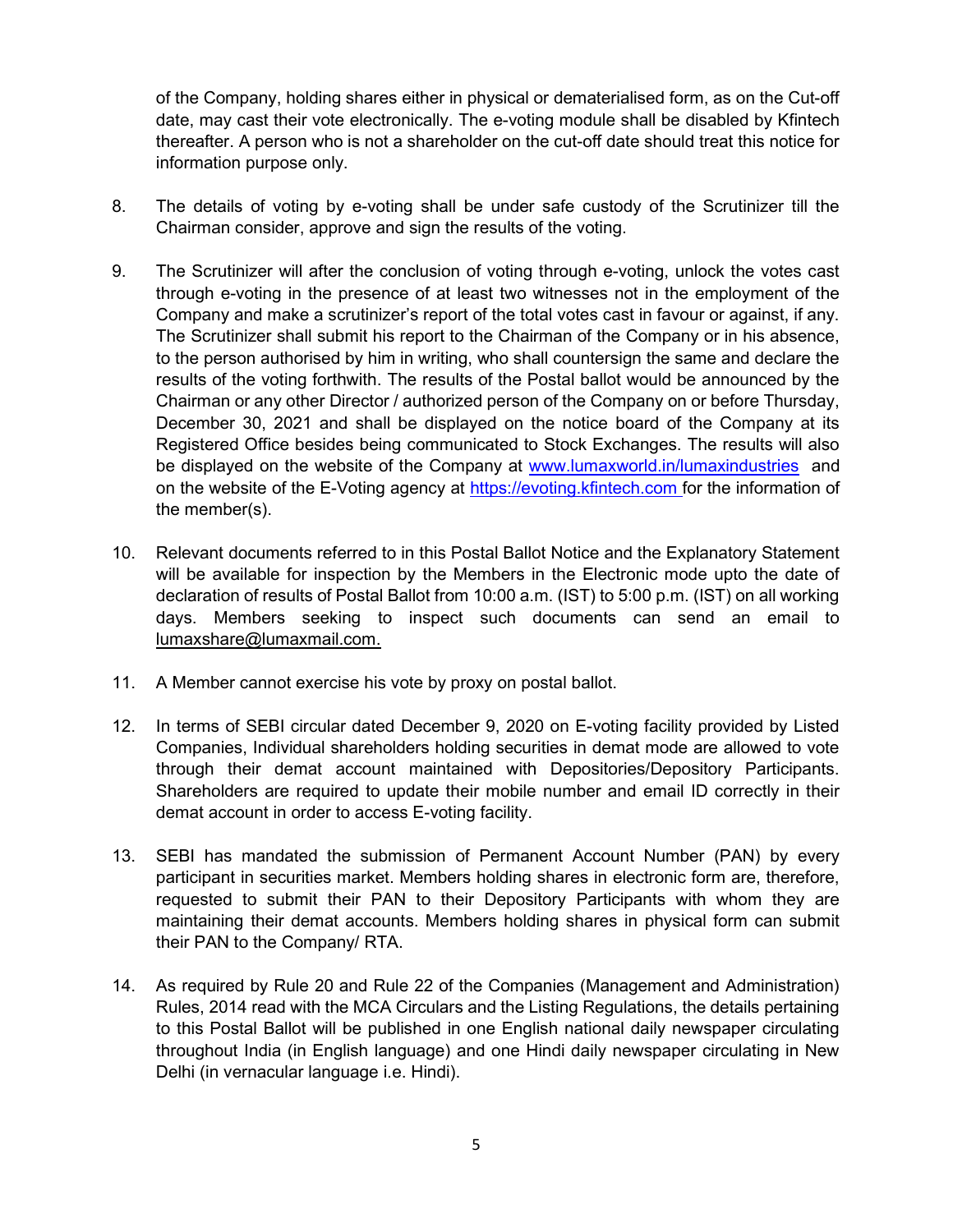- 15. Members may download the Notice from the Company's website at www.lumaxworld.in/lumaxindustries or from RTA/E-Voting agency's website at https://evoting.kfintech.com. A Copy of the Notice is also available on the website of BSE at www.bseindia.com and NSE at www.nseindia.com.
- 16. Resolution passed by the Members through E-voting is deemed to have been passed as if it has been passed at a General Meeting of the Members. The Resolution, once passed by requisite majority, will be deemed to be passed on the last date of e-voting i.e., Tuesday, December 28, 2021.

#### 17. Voting Through Electronic Means (E-Voting):

### The 'Step by Step' procedure, Instructions and other information for casting your vote electronically through e-voting are as under:

- i. In compliance with the provisions of Section 108 of the Act, read with Rule 20 of the Companies (Management and Administration) Rules, 2014, as amended from time to time, Regulation 44 of the SEBI Listing Regulations and in terms of SEBI circular no. SEBI/HO/CFD/CMD/ CIR/P/2020/242 dated December 9, 2020 in relation to e-Voting Facility Provided by Listed Entities, the Members are provided with the facility to cast their vote electronically, through the e-Voting services provided by KFintech, on the resolution set forth in this Notice. The instructions for e-Voting are given herein below.
- ii. Pursuant to SEBI circular no. SEBI/HO/CFD/CMD/CIR/P/2020/242 dated December 9, 2020 on "e-Voting facility provided by Listed Companies", e-Voting process has been enabled to all the individual demat account holders, by way of single login credential, through their demat accounts / websites of Depositories / DPs in order to increase the efficiency of the voting process.
- iii. Individual demat account holders would be able to cast their vote without having to register again with the e-Voting service provider (ESP) thereby not only facilitating seamless authentication but also ease and convenience of participating in e-Voting process. Shareholders are advised to update their mobile number and e-mail ID with their DPs to access e-Voting facility.
- iv. The E-Voting facility will be available during the following period:
	- Commencement: 09:00 a.m. (IST) on Monday, November 29, 2021.
	- End: 05.00 p.m. (IST) on Tuesday, December 28, 2021.
- v. The voting rights of Members shall be in proportion to their shares in the paid-up equity share capital of the Company as on the cut-off date.
- vi. Any person holding shares in physical form as on the cut-off date, may obtain the login ID and password by sending a request at evoting@Kfintech.com. However, if he / she is already registered with KfinTech for remote e-Voting then he /she can use his / her existing User ID and password for casting the vote.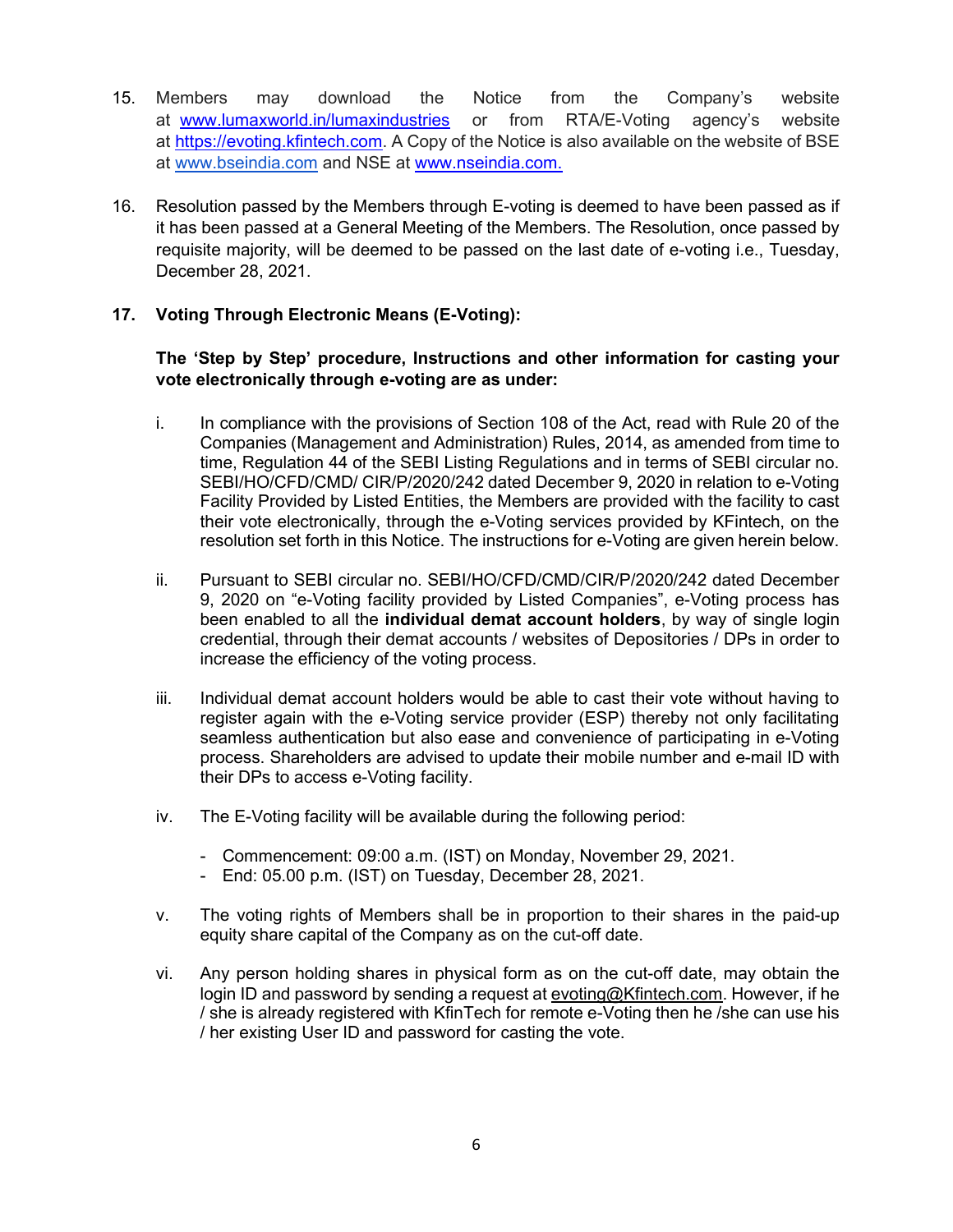- vii. In case of Individual Shareholders holding securities in demat mode as on the cut-off date may follow steps mentioned below under "Login method for remote e-Voting" (Step 1).
- viii. In case of Individual Shareholders holding securities in physical mode as of the cutoff date may follow steps mentioned below under "Login method for remote e-Voting" (Step 2).
- ix. The details of the process and manner for remote e-Voting are explained herein below:
	- Step 1: Access to Depositories e-Voting system in case of individual shareholders holding shares in demat mode.
	- Step 2: Access to KFintech e-Voting system in case of shareholders holding shares in physical and non-individual shareholders in demat mode.

#### Details on Step 1 are mentioned below:

I) Login method for remote e-Voting for Individual shareholders holding securities in demat mode.

| Type of                 | <b>Login Method</b>                                                       |  |
|-------------------------|---------------------------------------------------------------------------|--|
| shareholders            |                                                                           |  |
| <b>Individual</b>       | 1. User already registered for IDeAS facility:                            |  |
|                         | I.<br>Visit URL: https://eservices.nsdl.com                               |  |
| <b>Shareholders</b>     | Ш.<br>Click on the "Beneficial Owner" icon under "Login" under 'IDeAS'    |  |
| holding                 | section.                                                                  |  |
| <b>securities</b><br>in | III.<br>On the new page, enter User ID and Password. Post successful      |  |
| demat<br>mode           | authentication, click on "Access to e-Voting"                             |  |
| with NSDL               | IV.<br>Click on company name or e-Voting service provider and you will be |  |
|                         | re-directed to e-Voting service provider website for casting the vote     |  |
|                         | during the remote e-Voting period.                                        |  |
|                         |                                                                           |  |
|                         | 2. User not registered for IDeAS e-Services                               |  |
|                         | L.<br>To register click on link: https://eservices.nsdl.com               |  |
|                         | II.<br>Select "Register Online for IDeAS" or click at                     |  |
|                         | https://eservices.nsdl.com/SecureWeb/IdeasDirectReg.jsp                   |  |
|                         | III.<br>Proceed with completing the required fields.                      |  |
|                         | IV.<br>Follow steps given in points 1.                                    |  |
|                         |                                                                           |  |
|                         | 3. Alternatively by directly accessing the e-Voting website of NSDL       |  |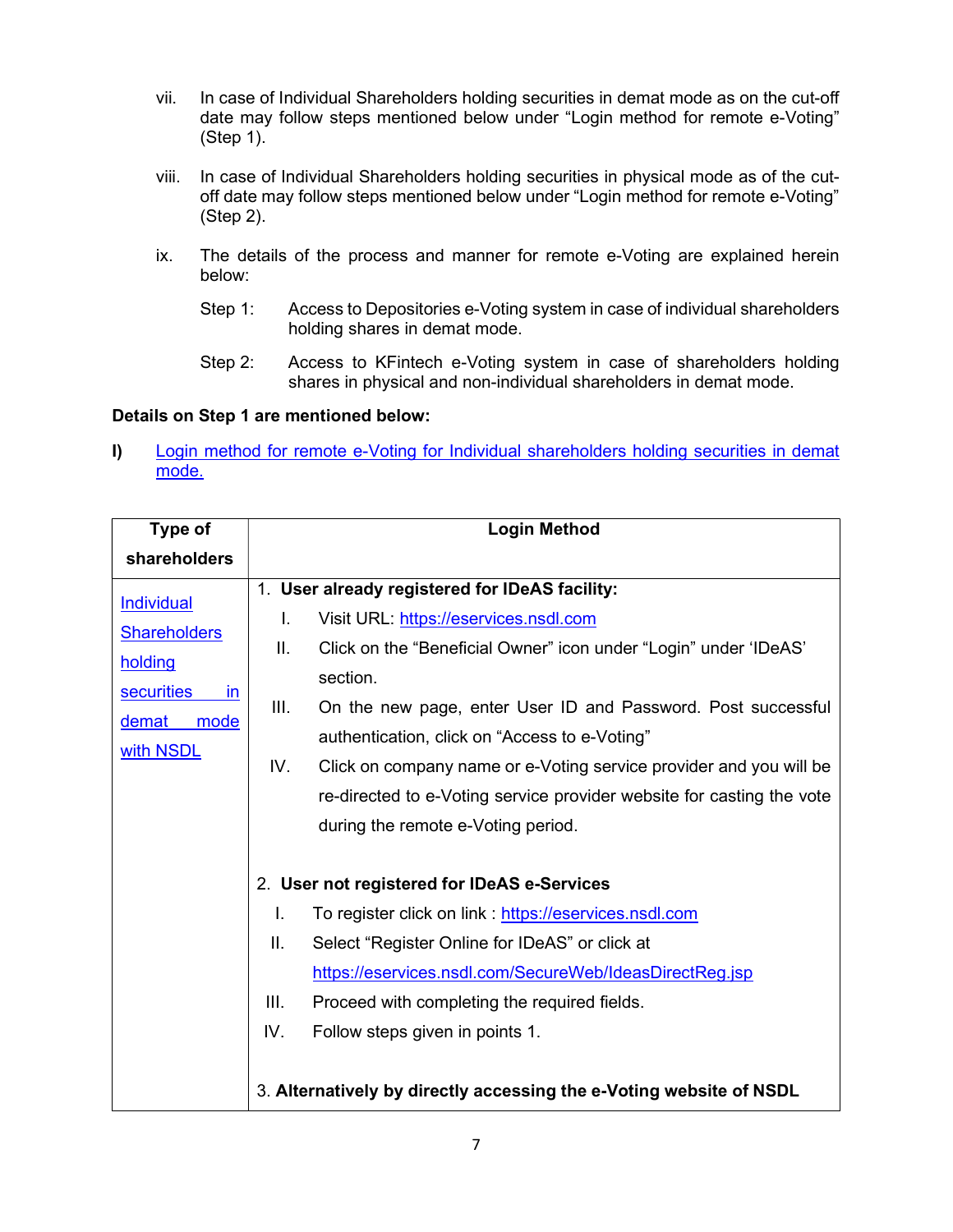|                                | I.   | Open URL: https://www.evoting.nsdl.com/                                           |
|--------------------------------|------|-----------------------------------------------------------------------------------|
|                                | Ⅱ.   | <b>Click</b><br>the<br>icon<br>"Login"<br>which<br>is<br>available<br>under<br>on |
|                                |      | 'Shareholder/Member' section.                                                     |
|                                | III. | A new screen will open. You will have to enter your User ID (i.e. your            |
|                                |      | sixteen digit demat account number held with NSDL), Password /                    |
|                                |      | OTP and a Verification Code as shown on the screen.                               |
|                                | IV.  | Post successful authentication, you will requested to select the name             |
|                                |      | of the company and the e-Voting Service Provider name, i.e.                       |
|                                |      | KFintech.                                                                         |
|                                | V.   | On successful selection, you will be redirected to KFintech e-Voting              |
|                                |      | page for casting your vote during the remote e-Voting period.                     |
| <b>Individual</b>              |      | 1. Existing user who have opted for Easi / Easiest                                |
| <b>Shareholders</b>            | L.   | Visit URL: https://web.cdslindia.com/myeasi/home/login_or                         |
| holding                        |      | URL: www.cdslindia.com                                                            |
| <b>securities</b><br><i>in</i> | Ш.   | Click on New System Myeasi                                                        |
| demat mode                     | III. | Login with your registered user id and password.                                  |
| IV.<br>with CDSL               |      | The user will see the e-Voting Menu. The Menu will have links of ESP              |
|                                |      | i.e. KFintech e-Voting portal.                                                    |
|                                | V.   | Click on e-Voting service provider name to cast your vote.                        |
|                                |      |                                                                                   |
|                                |      | 2. User not registered for Easi/Easiest                                           |
|                                | I.   | Option to register is available at                                                |
|                                |      | https://web.cdslindia.com/myeasi/Registration/EasiRegistration                    |
|                                | Ш.   | Proceed with completing the required fields.                                      |
|                                | III. | Follow the steps given in point 1.                                                |
|                                |      |                                                                                   |
|                                |      | 3. Alternatively, by directly accessing the e-Voting website of CDSL              |
|                                | I.   | Visit URL: www.cdslindia.com                                                      |
|                                | Ⅱ.   | Provide your demat Account Number and PAN No.                                     |
|                                | III. | System will authenticate user by sending OTP on registered Mobile                 |
|                                |      | & Email as recorded in the demat Account.                                         |
|                                | IV.  | After successful authentication, user will be provided links for the              |
|                                |      | respective ESP, i.e KFIN Technologies where the e- Voting is in                   |
|                                |      | progress.                                                                         |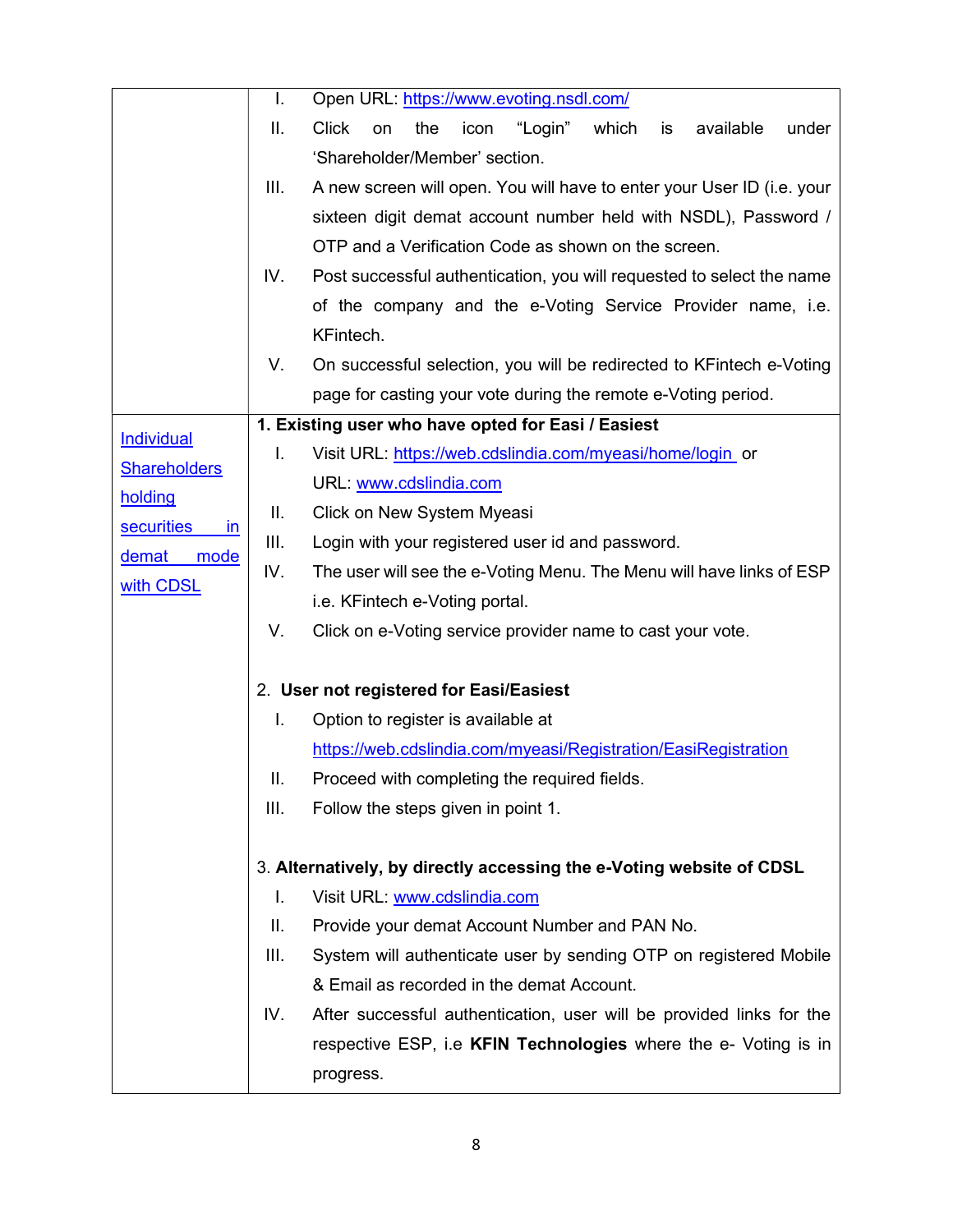| <b>Individual</b><br><b>Shareholder</b> | Ι.   | You can also login using the login credentials of your demat account    |
|-----------------------------------------|------|-------------------------------------------------------------------------|
|                                         | Ш.   | through your DP registered with NSDL /CDSL for e-Voting facility.       |
|                                         |      | Once logged-in, you will be able to see e-Voting option. Once you click |
| through<br>login                        |      | on e-Voting option, you will be redirected to NSDL / CDSL Depository    |
| their<br>demat                          |      | site after successful authentication, wherein you can see e-Voting      |
| accounts                                |      | feature.                                                                |
| <b>Website</b><br><b>of</b>             | III. | Click on options available against company name or e-Voting service     |
| Depository                              |      |                                                                         |
| <b>Participant</b>                      |      | provider – KfinTech and you will be redirected to e-Voting website of   |
|                                         |      | <b>KfinTech</b> for casting your vote during the remote e-Voting period |
|                                         |      | without any further authentication.                                     |
|                                         |      |                                                                         |

Important note: Members who are unable to retrieve User ID / Password are advised to use Forgot user ID and Forgot Password option available at respective websites.

Helpdesk for Individual Shareholders holding securities in demat mode for any technical issues related to login through Depository i.e. NSDL and CDSL.

| Login type           | <b>Helpdesk details</b>                                                 |  |  |
|----------------------|-------------------------------------------------------------------------|--|--|
| Securities held      | Please contact NSDL helpdesk by sending a request at evoting@nsdl.co.in |  |  |
| with NSDL            | or call at toll free no.: 1800 1020 990 and 1800 22 44 30               |  |  |
| held l<br>Securities | Please<br>contact CDSL<br>helpdesk<br>by<br>sending<br>request at<br>a  |  |  |
| with CDSL            | helpdesk.evoting@cdslindia.com or contact at 022- 23058738 or 022-      |  |  |
|                      | 23058542-43                                                             |  |  |

#### Details on Step 2 are mentioned below:

- II) Login method for e-Voting for shareholders other than Individual's shareholders holding securities in demat mode and shareholders holding securities in physical mode.
	- (A) Members whose email IDs are registered with the Company/ Depository Participants (s), will receive an email from KFintech which will include details of E-Voting Event Number (EVEN), USER ID and password. They will have to follow the following process:
		- i. Launch internet browser by typing the URL: https://evoting.kfintech.com/
		- ii. Enter the login credentials (i.e., User ID and password). In case of physical folio, User ID will be EVEN (E-Voting Event Number) xxxx, followed by folio number. In case of Demat account, User ID will be your DP ID and Client ID. However, if you are already registered with KFintech for e-voting, you can use your existing User ID and password for casting the vote.
		- iii. After entering these details appropriately, click on "LOGIN".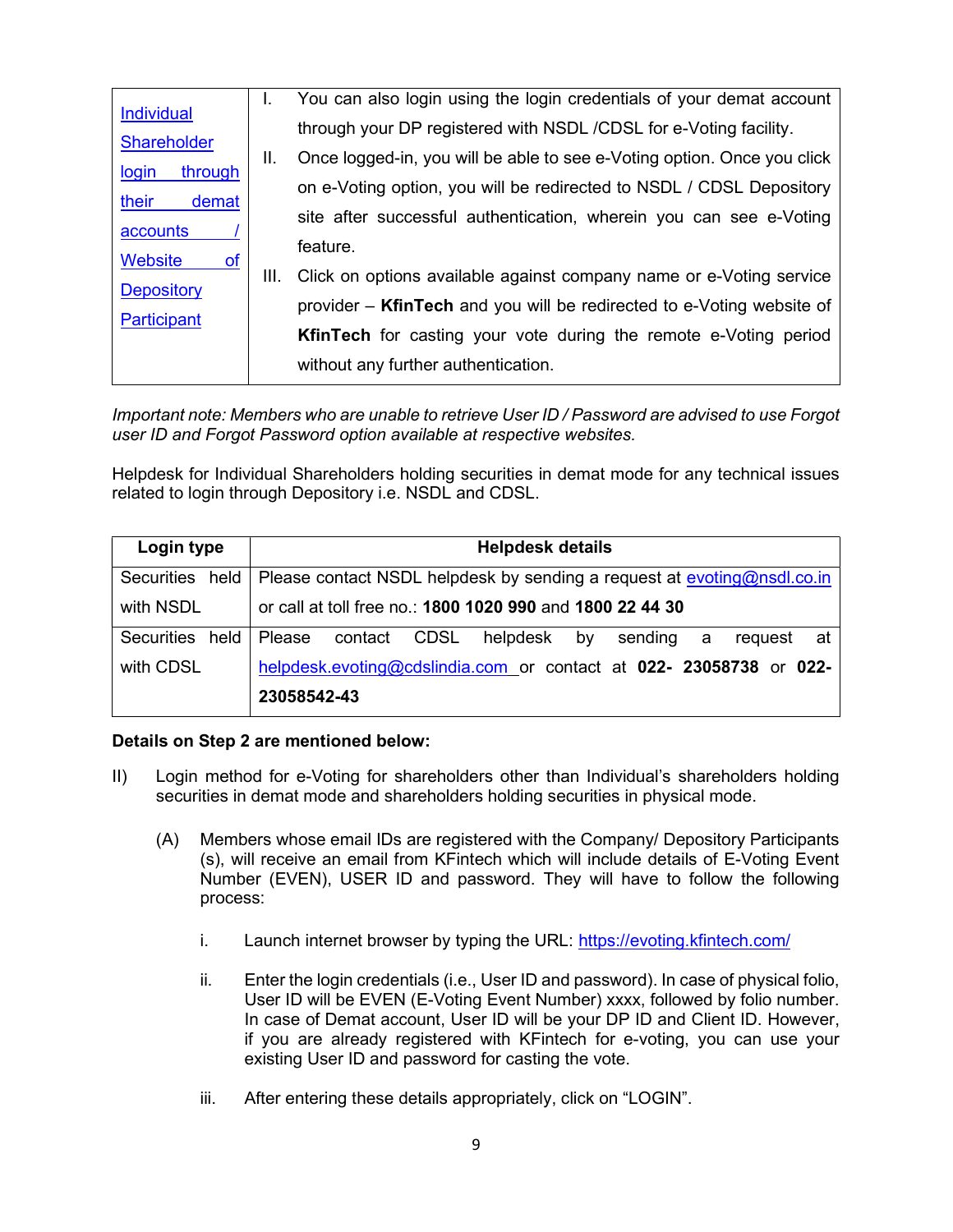- iv. You will now reach password change Menu wherein you are required to mandatorily change your password. The new password shall comprise of minimum 8 characters with at least one upper case (A- Z), one lower case (az), one numeric value (0-9) and a special character  $(\omega, \#, \$$ , etc.). The system will prompt you to change your password and update your contact details like mobile number, email ID etc. on first login. You may also enter a secret question and answer of your choice to retrieve your password in case you forget it. It is strongly recommended that you do not share your password with any other person and that you take utmost care to keep your password confidential.
- v. You need to login again with the new credentials.
- vi. On successful login, the system will prompt you to select the "EVEN" i.e., 'LUMAX INDUSTRIES LIMITED - Postal Ballot" and click on "Submit"
- vii. On the voting page, enter the number of shares (which represents the number of votes) as on the Cut-off Date under "FOR/AGAINST" or alternatively, you may partially enter any number in "FOR" and partially "AGAINST" but the total number in "FOR/AGAINST" taken together shall not exceed your total shareholding as mentioned herein above. You may also choose the option ABSTAIN. If the Member does not indicate either "FOR" or "AGAINST" it will be treated as "ABSTAIN" and the shares held will not be counted under either head.
- viii. Members holding multiple folios/demat accounts shall choose the voting process separately for each folio/ demat accounts.
- ix. Voting has to be done for each item of the notice separately. In case you do not desire to cast your vote on any specific item, it will be treated as abstained.
- x. You may then cast your vote by selecting an appropriate option and click on "Submit".
- xi. A confirmation box will be displayed. Click "OK" to confirm else "CANCEL" to modify. Once you have voted on the resolution (s), you will not be allowed to modify your vote. During the voting period, Members can login any number of times till they have voted on the Resolution(s).
- xii. Corporate/Institutional Members (i.e. other than Individuals, HUF, NRI etc.) are also required to send scanned certified true copy (PDF Format) of the Board Resolution/Authority Letter etc., authorizing its representative to cast its vote through remote e-voting, together with attested specimen signature(s) of the duly authorised representative(s), to the Scrutinizer at email ID guptamaneeshcs@gmail.com with a copy marked to evoting@kfintech.com. The scanned image of the above-mentioned documents should be in the naming format "Corporate Name Even No."
- (B) Members whose email IDs are not registered with the Company/Depository Participants(s), and consequently the Postal Ballot Notice and e-voting instructions cannot be serviced, will have to follow the following process: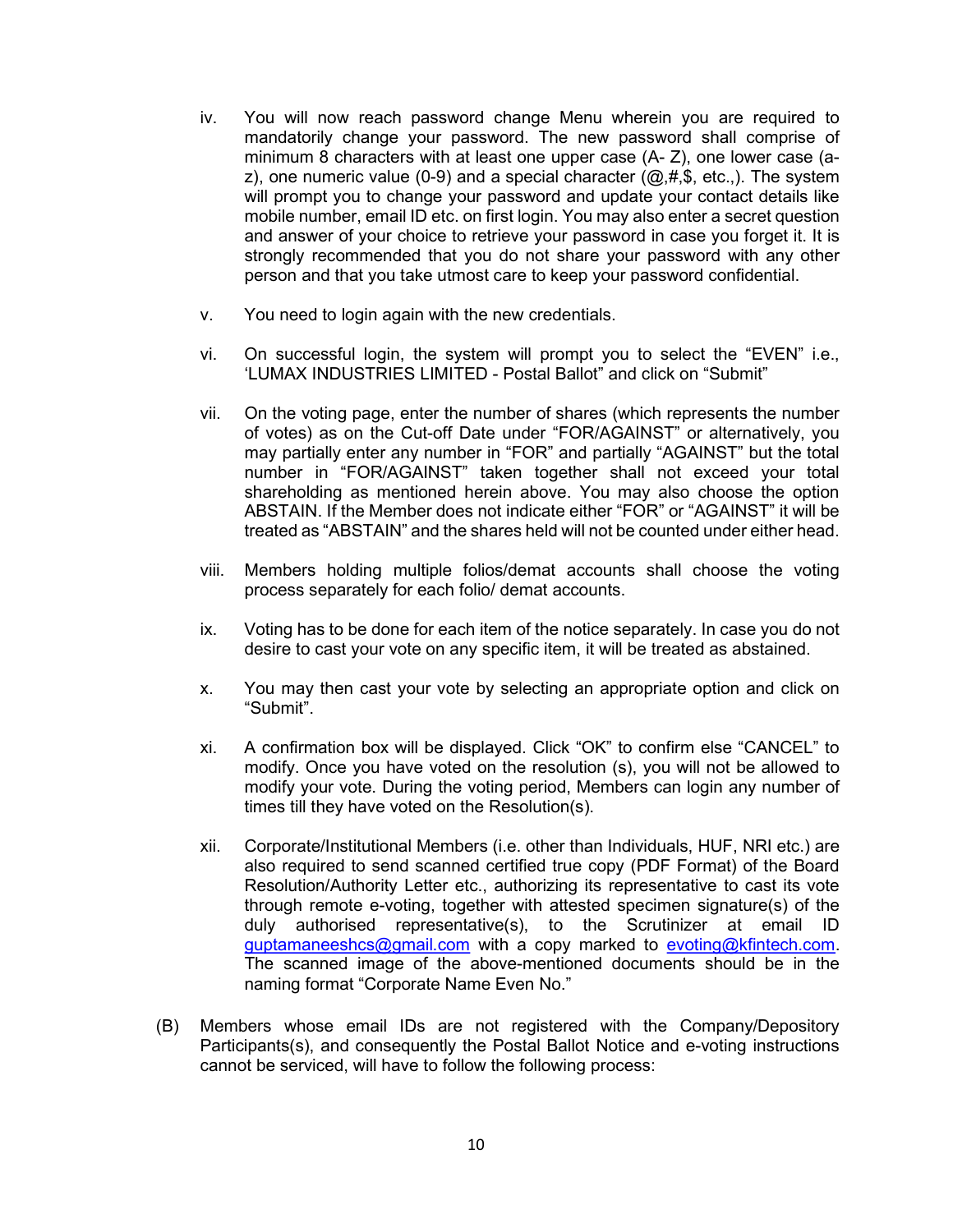- i. Members who have not registered their email address and in consequence the Postal Ballot Notice and e-voting instructions cannot be serviced, may temporarily get their email address and mobile number provided with KfinTech, by accessing the link: https://ris.kfintech.com/clientservices/postalballot. Members are requested to follow the process as guided to capture the email address and mobile number for sending the soft copy of the notice and e-voting instructions along with the User ID and Password. In case of any queries, member may write to einward.ris@kfintech.com.
- ii. Alternatively, member may send an e-mail request at the email id einward.ris@kfintech.com along with scanned copy of the signed copy of the request letter providing the email address, mobile number, self-attested PAN copy and Client Master copy in case of electronic folio and copy of share certificate in case of physical folio for sending the, Postal Ballot Notice and the e-voting instructions.
- iii. After receiving the e-voting instructions, please follow all steps above to cast your vote by electronic means.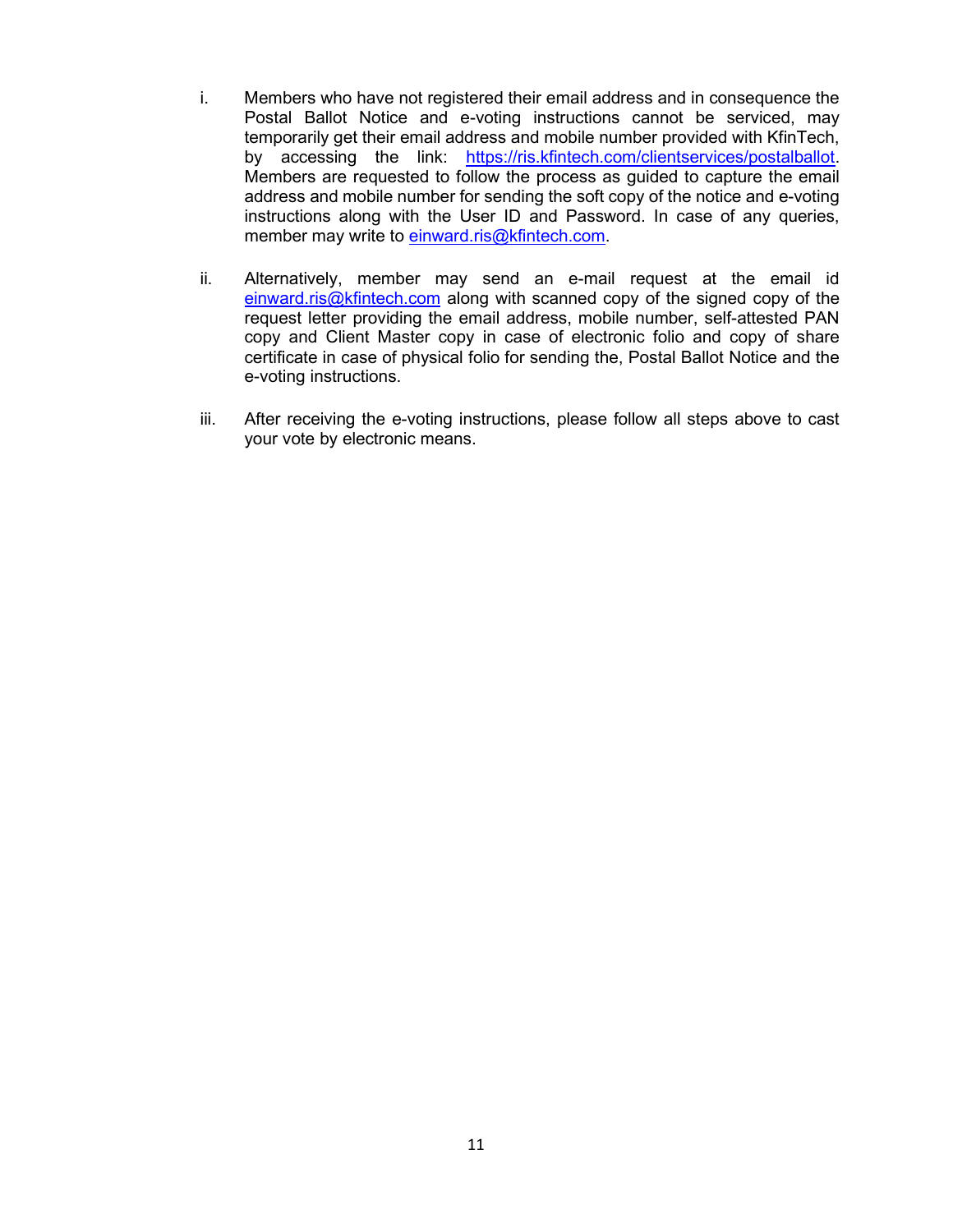# EXPLANATORY STATEMENT (Pursuant to the Provisions of Section 102 (1) of the Companies Act, 2013)

## Item No. 1

Pursuant to the provisions of Regulation 23 of the Securities and Exchange Board of India (Listing Obligations and Disclosure Requirements) Regulations, 2015 ("Listing Regulations"), a transaction with a Related Party shall be considered Material if the transaction(s) in a contract to be entered into individually or taken together with previous transactions during a Financial Year, exceeds ten percent of the Annual Consolidated Turnover of the Company as per the last audited Financial statements of the Company.

Lumax Auto Technologies Limited ("LATL") is a 'Related Party' within the meaning of Section 2(76) of the Companies Act, 2013 and Regulation 23 of the Listing Regulations and the Company has entered into certain transactions for sale, purchase, transfer or receipt of products, goods, materials, assets or availing or rendering of services, Rent/Leasing Transactions & Rent Deposits, reimbursement of Expenses, etc. and further also proposes to undertake similar transactions during the current financial year.

The particulars of transactions carried out with LATL during the Financial Year 2021-22 together with the projections until March 31, 2022 are tabulated as under:

| SI. | <b>Particulars</b>                                                                                                                                                                    | <b>Details</b>                                                                                                                                                                                                                                                                                                      |
|-----|---------------------------------------------------------------------------------------------------------------------------------------------------------------------------------------|---------------------------------------------------------------------------------------------------------------------------------------------------------------------------------------------------------------------------------------------------------------------------------------------------------------------|
| 1.  | Name of the Related Party &<br><b>Nature of Relationship</b>                                                                                                                          | Lumax Auto Technologies Limited (LATL)                                                                                                                                                                                                                                                                              |
|     |                                                                                                                                                                                       | Mr. D.K. Jain, Mr. Deepak Jain and Mr. Anmol Jain are<br>the Promoters and the Directors of LATL. Also Mr.<br>Deepak Jain and Mr. Anmol Jain holds more than 2%<br>of shareholding of LATL.                                                                                                                         |
| 2.  | Name of the Director or Key<br>Managerial Personnel who is<br>related and Relationship                                                                                                | Mr. Deepak Jain and Mr. Anmol Jain.<br>Mr. Deepak Jain and Mr. Anmol Jain are themselves<br>the brothers and sons of Mr. D.K. Jain.                                                                                                                                                                                 |
| 3.  | Nature,<br>duration<br>the<br>οf<br>Contract and particulars of<br>Contract<br>arrangement,<br><b>or</b><br>Οf<br>Material<br>the<br><b>Terms</b><br><b>Contracts or Arrangements</b> | Sale, purchase, transfer or receipt of products, goods,<br>materials,<br>assets<br>services,<br>Rent/Leasing<br>or<br>Transactions & Rent Deposits, Reimbursement of<br>Expenses etc. on arm's length basis. The approval is<br>being taken for the Related Party transactions for the<br>Financial Year 2021-2022. |
| 4.  | <b>Monetary Value</b>                                                                                                                                                                 | The value of transactions to be entered into together<br>with already entered into is likely up to an amount of<br>Rs. 300 Crores.                                                                                                                                                                                  |